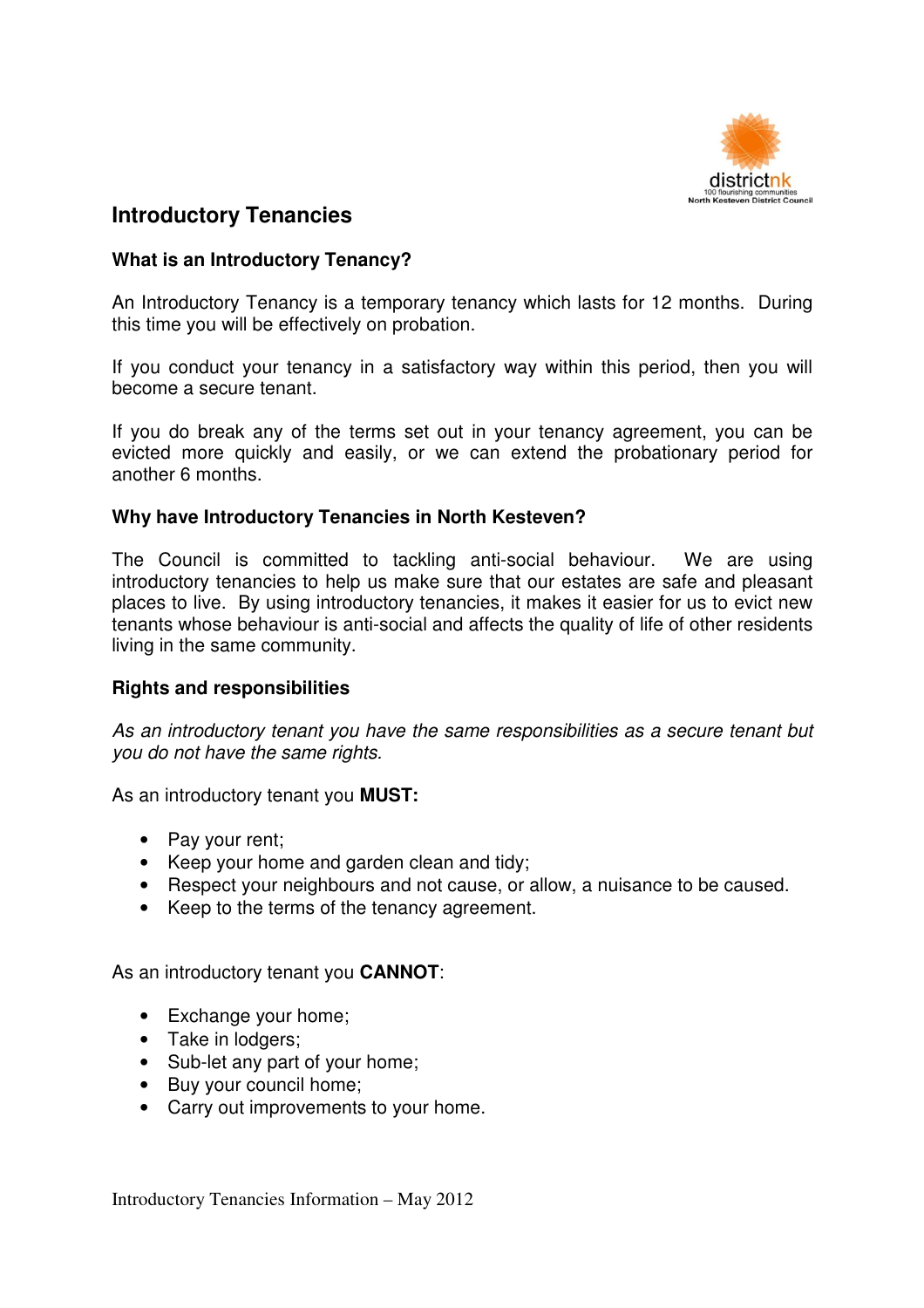# **Review of your tenancy**

During the trial period your Housing Officer will visit you to make sure everything is going OK. You will be visited soon after your tenancy starts, and then again after six months to carry out a review of your tenancy.

The aims of the visits are to offer you support, advice and guidance on how to manage your tenancy and discuss any problems you may have. We will also want to make sure that you have not broken the terms of your tenancy agreement.

If your introductory tenancy is extended your Housing Officer will make further visits to you to make sure everything is okay.

Your tenancy rights will remain restricted as described in the earlier section entitled 'Rights and Responsibilities' during the extension.

#### **If there are problems**

If you break the terms of your tenancy agreement your Housing Officer will tell you what you need to do to sort it out.

If you fail to keep to any agreement you will be served with a Notice, which informs you that we are going to go to court to evict you, or that we intend to extend your introductory period for a further 6 months.

# **Notice and Right to Review**

If you are served with a Notice, you have 14 days from the day it is served to appeal against the decision to end (or extend) your introductory tenancy. If you want to appeal, you must write or speak to your Housing Officer within 14 days.

If you do appeal we will set up a review hearing for you to put your case. We will give you at least 5 days notice where we want to end your tenancy or 10 days if we wish to extend your introductory tenancy of where and when your review hearing will be held.

If you do not appeal within 14 days, we will continue the action to end (or extend) your tenancy.

#### **Review Hearing**

A Review Board hearing is a meeting with a housing manager, who has not been involved in the decision to evict you or extend your tenancy, who will look at all the evidence of how you have conducted your tenancy. The manager will consider whether you have broken your tenancy agreement.